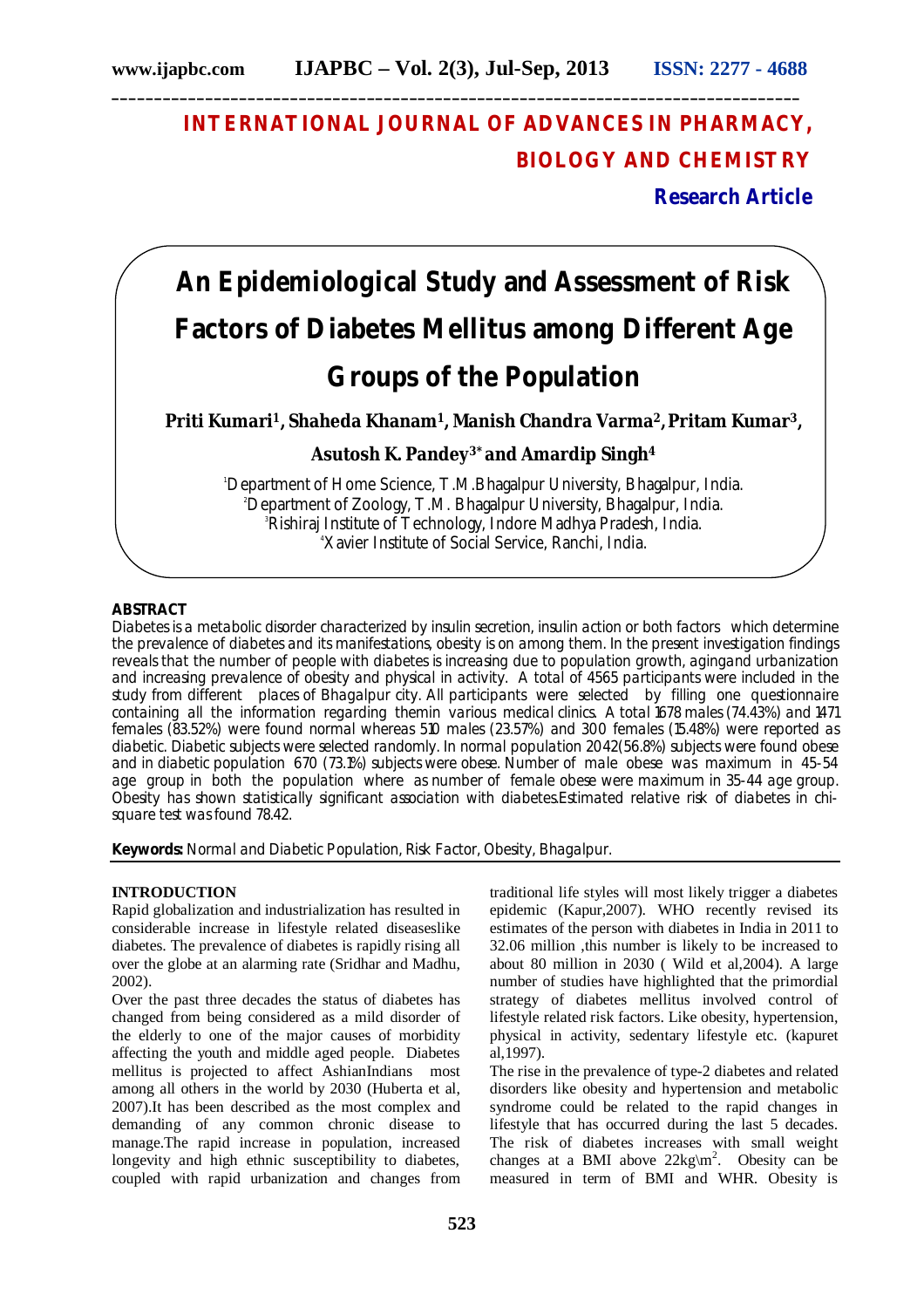associated with insulin resistance and fat is presumed to secrete potentially diabetogenic factor that can act on distant tissue to induce insulin resistance. The relationship between diabetes and obesity is well established. Several studies have shown that Asian Indians have an increased risk for developing type 2 diabetes and related metabolic abnormalities compared to other ethnic group (Misra et al. 2004 and Chandalia et al, 1999) thus having a greater degree of central obesity and again for any given body fat they have increased insulin resistance (Yajniket al, 2003). Diabetes develops in Indians at very young age at least 10-15 years earlier than white population(Zimmet,1992) Indian show significantly higher age related prevalence when compared with white population in U.S.A. It is shown that risk of diabetes starts to increase at very low level of BMI (Yajnik, 2002). The goal of the study was to estimate the number of obese among different age groups of the normal and diabetic population.

## **MATERIALS AND METHODS**

The present investigation was carried out among the normal and diabetic population of Bhagalpur city. A number of 3959 participantsaged between 10-54 years were examined who attended the various medical camps and O.P.D. of JNMCH hospitals. Performa was<br>prepared incorporating information regarding incorporating demographic, anthropometric and clinical data. This included the age, family history of diabetes and details of various life styles related factors. The physical examination emphasized measurement of height, weight, waist and hip circumference. Height, weight, waist and hip circumference was measured in centimeters and weight in kilograms using a calibrated spring balance. The diabetes subjects were selected by applying strip test method. The criteria for diagnosis of diabetes were fasting plasma glucose level more than 126 mg/dl of venous blood. The data thus collected were analyzed by applying chi square test to find out the association of obesity with diabetes to compute obesity body mass index were used.

#### **RESULTS AND DISCUSSION**

Table-1 shows the number of subject studied in normal and diabetic population match in according to their age. A total 3149 subjects (79.54%) were found to be normal and 810 subjects (20.45%) were diabetic. Males diabetic were more than female in both groups. A total 1678 males (53.28%) and 1471 females (16.47%) were found normal and 510 males (62.96%) and 300 females (37.04%) were found diabetic (Table 2 and 3). Maximum numbers of male diabetic cases were found

in 35 to 44 years age group i.e. (238) 45.66% and maximum female diabetic were found in35 to 44 years age group i.e.(90) 30.00%. Minimum number of diabetics was found in 10 to 24 years age group in both males  $12(2.35%)$  and females  $(2.66%)$ . Table 4 has shown the number of obese in normal and diabetic population and it has been found from the Table-4 that statically significant association existed between diabetic and obesity.

According to Table 5 the number of obese in males were found maximum in 35 to 44 years age group in males and both population (normal558-33.25%, diabetic238-45.66%) while minimum number were 102(6.07%) in normal males of more than 54 years age group and 12(2.35%) in diabetic males of 10 to 24 years age group. Accordingly, Table- 6 has shown the number of females obese in different age groups. Maximum numbers of obese were found in 35 to 44 years age groups (normal648-44.05%, Diabetic90- 30.0%). Minimum number of obese was also found in a common age group of more than 54 years in normal 45(3.05%) and diabetic 8(2.66%) females was found in 10-24age group. In the present study it is attempted to find out the prevalence of diabetes mellitus and the prevalence of obesity a risk factor for diabetes. Prevalence of diabetes increases with age. In the present study it is found that highest diabetic in 45 to 54 years age group was 7.6%, while Rao et al( 1998) found 4.69% diabetic of 45 to 64 years age group in Rural India. Rabi et al (2006) reported a very high number of diabetic i.e., 27.4% in 51 to 60 years age group during a population based studied. The significant association between obesity and diabetes is clear from the present study. The similar work was reported by Zimmet et al (1992) and Joshi (2003) and according to them obesity has long being accepted as a risk factor for NIDDM and the risk was related to both the duration and degree of obesity (Krishnaveni et al, 2005). Age wise prevalence rate of diabetes and obesity was higher in middle age groups in all population, Deepa et al. (2006) and Mohan et al. 2006 reported the similar observation in their studied.

However age and obesity remainedtobe most significant risk factor for diabetes among the Indian population. With the increase of bothprevalence of diabetes also increases. If the current trend could not be checked India will have the largest number of diabetes cases by 2030 therefore the need of the today is to take crucial preventive measures like life style modification, reduction of body weight increasing physical activity and planned urbanization etc.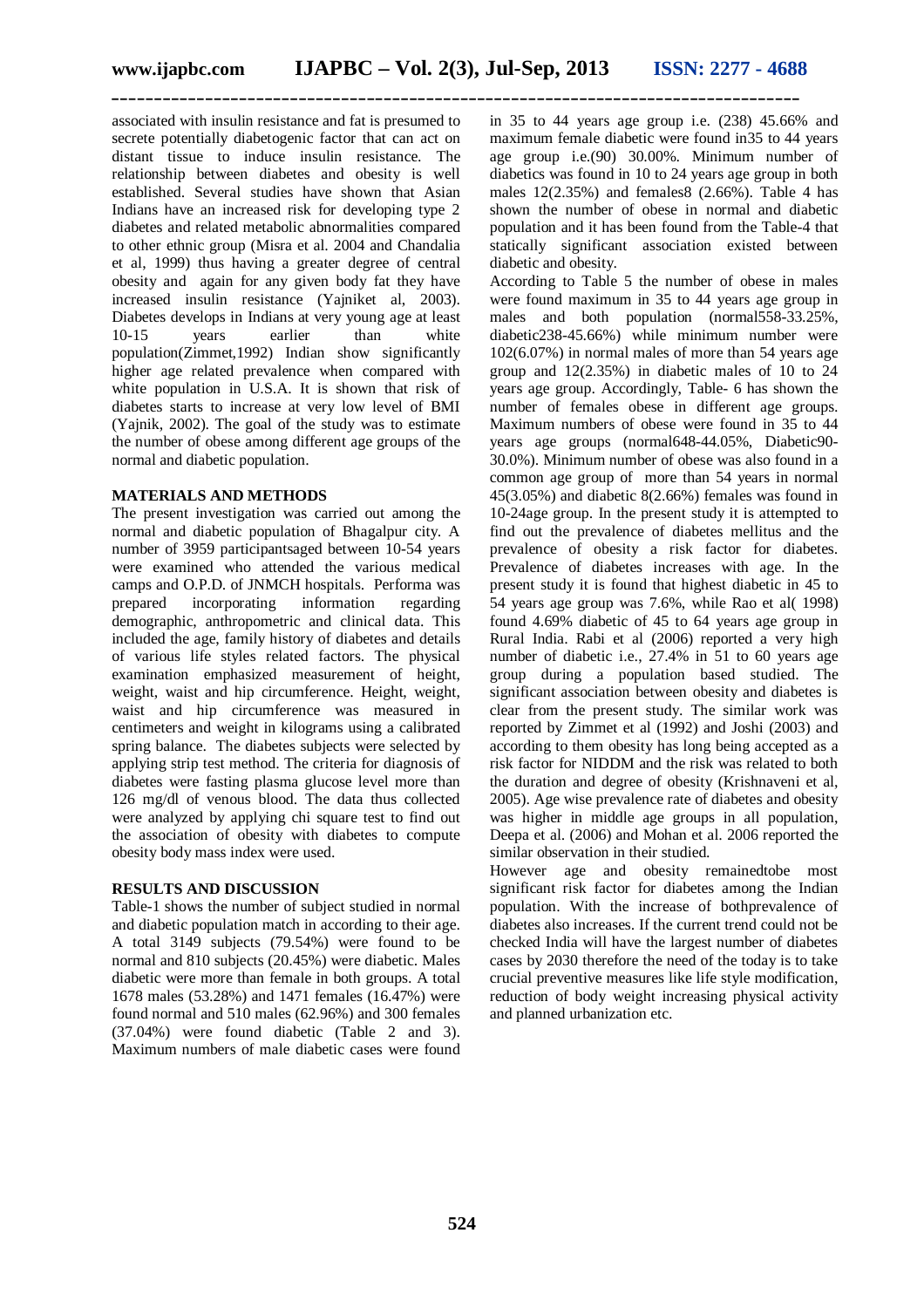| Age Group    | <b>Normal</b> | <b>Diabetic</b> | <b>Total</b> |
|--------------|---------------|-----------------|--------------|
| $10-24$      | 321(10.19)    | 24(2.96)        | 345(8.71)    |
| $25 - 34$    | 816(25.91)    | 104(12.83)      | 920(23.23)   |
| $35 - 44$    | 1120(35.56)   | 218(26.91)      | 1338(33.79)  |
| $45 - 54$    | 702(22.29)    | 331(40.86)      | 1033(26.09)  |
| More than 55 | 190(6.03)     | 133(16.41)      | 323(8.15)    |
| <b>Total</b> | 3149(79.54)   | 810(20.45)      | 3959         |

**Table 1: Age-wise Distribution of normal and diabetic subjects**

 Values are mean ± S.E.M.,The values in parenthesis is percent value in comparison to total in each group, data were analyzed by two-way ANOVA, ns- not significant, \*P<0.05,\*\*P<0.0

**Table 2: Age-wise distribution of normal male and female subjects**

| <b>Age Group</b> | Male        | <b>Female</b> | <b>Total</b> |
|------------------|-------------|---------------|--------------|
| $10-24$          | 196(2.35)   | 105(2.66)     | 301(9.55)    |
| 25-34            | 342(4.90)   | 443(30.00)    | 785(24.92)   |
| 35-44            | 558(30.78)  | 648(28.66)    | 1206(38.29)  |
| $45 - 54$        | 480(45.66)  | 230(23.33)    | 710(22.54)   |
| More than 55     | 102(16.47)  | 45(15.33)     | 147(4.66)    |
| <b>Total</b>     | 1678(53.28) | 1471(16.47)   | 3149         |

 Values are mean ± S.E.M.,The values in parenthesis is percent value in comparison to total in each group, data were analyzed by two-way ANOVA, ns- not significant, \*P<0.05, \*\*P<0.01.

| Table 3: Age-wise distribution of diabetic male and female subjects |  |  |  |  |
|---------------------------------------------------------------------|--|--|--|--|
|---------------------------------------------------------------------|--|--|--|--|

| Age Group    | Male       | Female     | <b>Total</b> |
|--------------|------------|------------|--------------|
| $10-24$      | 12(2.35)   | 8(2.66)    | 20(2.46)     |
| $25 - 34$    | 25(4.90)   | 90(30.00)  | 115(14.19)   |
| 35-44        | 157(30.78) | 86(28.66)  | 237(29.26)   |
| $45 - 54$    | 238(45.66) | 70(23.33)  | 308(38.02)   |
| More than 55 | 84(16.47)  | 46(15.33)  | 130(16.04)   |
| <b>Total</b> | 510(62.96) | 300(37.04) | 810          |

Values are mean  $\pm$  S.E.M., The values in parenthesis is percent value in comparison

to total in each group, data were analyzed by two-way ANOVA, ns- not significant, \*P<0.05,\*\*P<0.01.

#### **Table 4: Age-wise distribution of diabetic male and female subjects**

| mane ama remane buwfeeld |             |                 |
|--------------------------|-------------|-----------------|
| Age Group                | Normal      | <b>Diabetic</b> |
| Non-obese                | 1107(35.15) | 140(17.28)      |
| Obese                    | 2042(64.84) | 670(82.71)      |
| Total                    | 3149        | 810             |

Values are mean  $\pm$  S.E.M., The values in parenthesis is percent value in comparison to total in each group, data were analyzed by two-way ANOVA, ns- not significant, \*P<0.05,\*\*P<0.01.

#### **Table 5: Age-wise distribution of obesity in normal and diabetic male subjects**

| <b>Age Group</b> | Control    | <b>Diabetic</b> |
|------------------|------------|-----------------|
| $10-24$          | 196(11.68) | 12(2.35)        |
| 25-34            | 342(20.38) | 25(4.90)        |
| $35 - 44$        | 558(33.25) | 238(45.66)      |
| 45-54            | 480(28.60) | 157(30.78)      |
| More than 55     | 102(6.07)  | 84(16.47)       |
| Total            | 1678       | 510             |

Values are mean  $\pm$  S.E.M. The values in parenthesis is percent value in comparison to total in each group, data were analyzed by two-way ANOVA, ns- not significant, \*P<0.05,\*\*P<0.01.

| Table 6: Age-wise distribution of obesity in |
|----------------------------------------------|
| normal and diabetic female subjects          |

| <b>Age Group</b> | Control    | <b>Diabetic</b> |
|------------------|------------|-----------------|
| $10-24$          | 105(7.13)  | 8(2.66)         |
| 25-34            | 443(30.11) | 86(28.66)       |
| 35-44            | 648(44.05) | 90(30.00)       |
| $45 - 54$        | 230(15.63) | 70(23.33)       |
| More than 55     | 45(3.05)   | 46(15.33)       |
| Total            | 1471       | 300             |

Values are mean  $\pm$  S.E.M., The values in parenthesis is percent value

 in comparison to total in each group, data were analyzed by two-way ANOVA, ns- not significant, \*P<0.05,\*\*P<0.01.